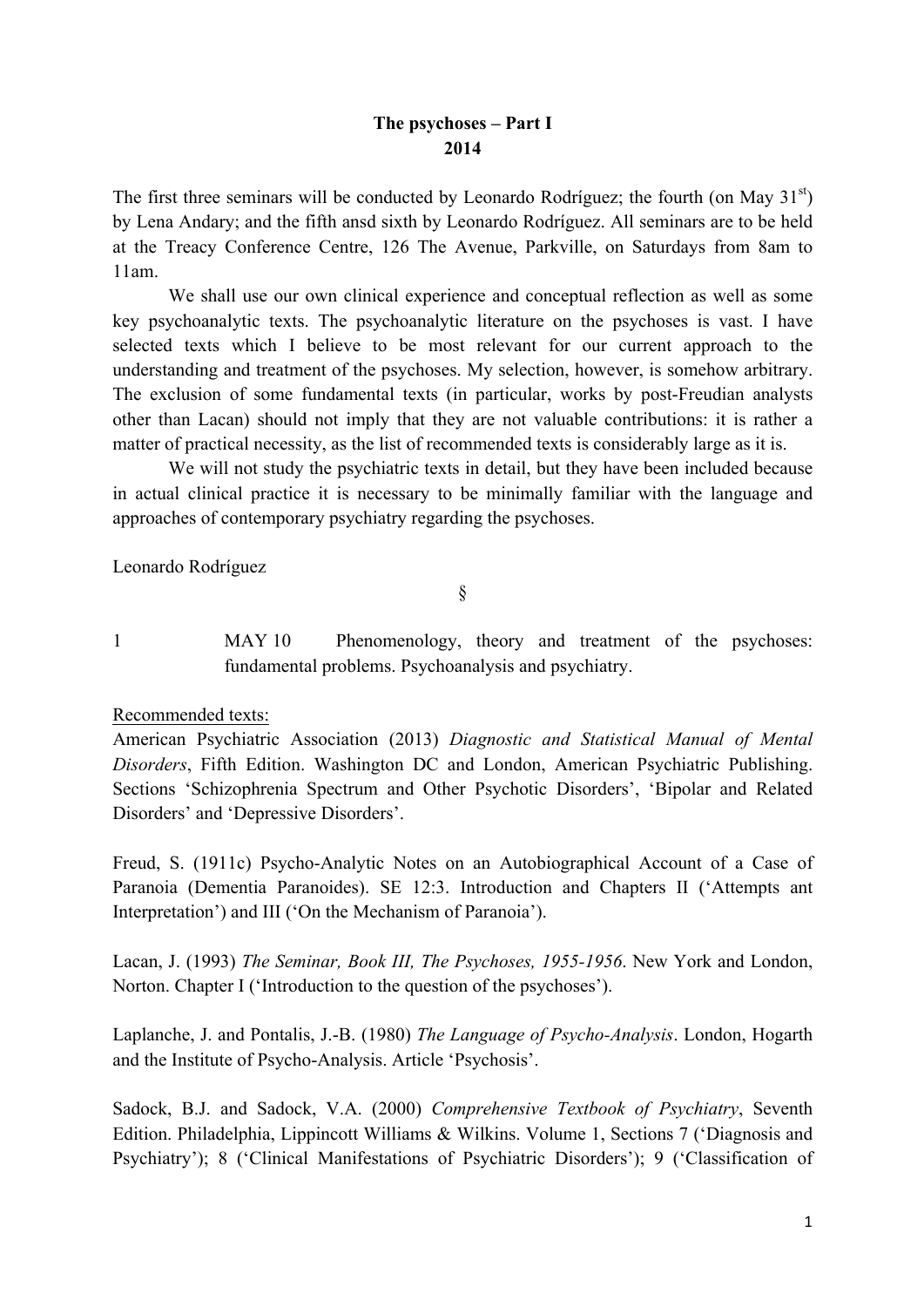Mental Disorders'); 12 ('Schizophrenia'); 13 ('Other Psychotic Disorders'); 14 ('Mood Disorders'). Volume 2, Section 24 ('Personality Disorders').

§

2 MAY 17 Freud's theses on the psychoses and Lacan's contributions.

Recommended texts: Freud, S. (1924b) Neurosis and Psychosis. SE 19:149.

Freud, S. (1924e) The Loss of Reality in Neurosis and Psychosis. SE 19:183.

Lacan, J. (1993) *The Seminar, Book III, The Psychoses, 1955-1956*. New York and London, Norton. Chapter VI ('The psychotic phenomenon and its mechanism') and Chapter XXV ('The phallus and the meteor').

Lacan, J. (2005) *Le Séminaire, Livre XXIII, Le sinthome, 1975-1976.* Paris, Seuil. Chapters I-VI. [English translation available: www.lacaninireland.com]

Schneiderman, S. (1980) *Returning to Freud: Clinical Psychoanalysis in the School of Lacan*. New Haven and London, Yale University Press. Chapter 1 ('A Lacanian Psychosis: Interview by Jacques Lacan'). [Re-printed as *How Lacan's Ideas Are Used in Clinical Practice*. New Jersey, Jason Aronson, 1994]

# §

3 MAY 24 Diagnostic questions and their relevance for clinical interventions.

Recommended texts: Freud, S. (1917e [1915]) Mourning and Melancholia. SE 14:237.

Leader, D. (2008) *The New Black: Mourning, Melancholia and Depression*. London, Hamish Hamilton/Penguin. Chapter 1.

Leader, D. (2011) *What is Madness?*. London, Hamish Hamilton/Penguin. Chapter 2.

Leader, D. (2013) *Strictly Bipolar*. London, Penguin.

Plus the texts recommended for the first two seminars.

4 MAY 31 A case history presented and discussed by Lena Andary.